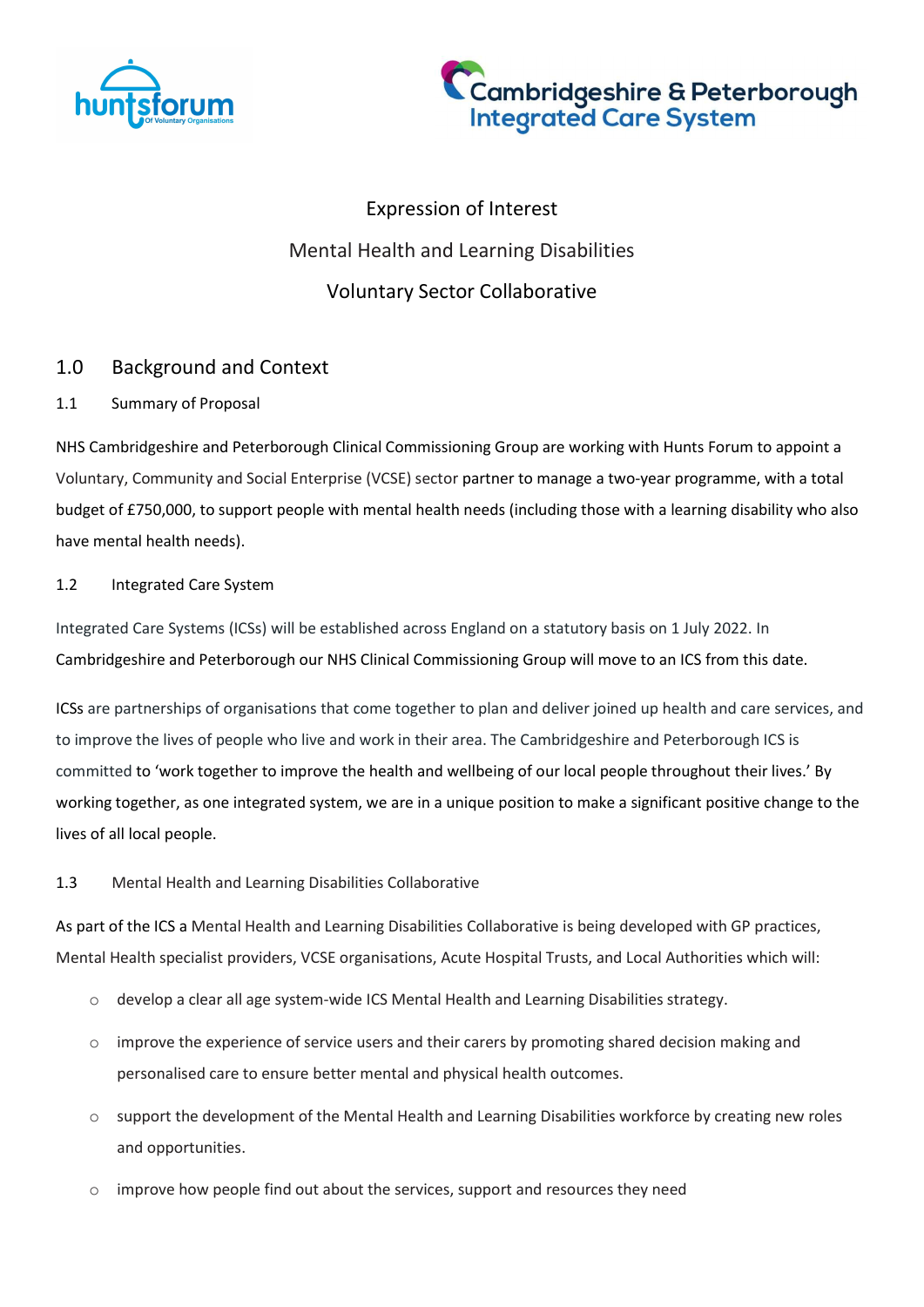o continue to implement best practice and carry out further research to improve mental health and social care provision across the system.

The inclusion of the VCSE Sector is vital to achieve our ambitions for the delivery and innovation of care and support services as well contributing to the overall aim to reduce health inequalities within Cambridgeshire and Peterborough.

#### 2.0 Proposal

In order to support the Mental Health and Learning Disabilities Collaborative there is an opportunity for a VCSE provider/partner organisation to develop a two-year programme which will deliver the following outcomes:

- $\circ$  Provide a representative voice for the VCSE organisations as part of the Mental Health and Learning Disabilities Collaborative
- o Ensure effective sector engagement and consultation to help inform decision making, innovation and development of solutions to support the ICS priorities for Mental Health and Learning Disabilities
- $\circ$  Ensure that the MH/LD VCSE sector is engaged with the agendas of the other Place Partnerships and Collaboratives within Cambridgeshire and Peterborough ICS, including North and South Place-based partnerships.
- o Manage a two-year programme of activity in partnership with the VCSE sector to deliver projects and services which will support system outcomes and ambitions for adults with mental health needs (including those with a learning disability who also have mental health needs) across Cambridgeshire and Peterborough. This will involve developing a robust process enabling organisations to apply for funds to support activity, monitor delivery of these projects and programme and feed intelligence back into the Mental Health and Learning Disabilities Collaborative and wider ICS system.

#### 3.0 Requirements

Organisations submitting an Expression of Interest are required to demonstrate:

- o A commitment to work in partnership with the Mental Health and Learning Disabilities Collaborative and wider ICS structures.
- o A commitment to work with an ethos of co-production and within the spirit of Co-production Principles adopted by the Mental Health and Learning Disabilities Collaborative.
- o Knowledge of the local VCSE sector and ability to make strong and lasting relationships across a range of organisations of all sizes and diverse in nature and focus.
- o Ability to work collaboratively with the VCSE sector to develop innovative and achievable projects and programmes of work
- $\circ$  Ability to establish robust governance arrangements for the management of funds to support the VCSE activity programme for a two-year year period.
- o Ability to establish and manage application processes and the distribution of funds, against system criteria.
- o Ability to performance manage the delivery of approved projects and programmes of work.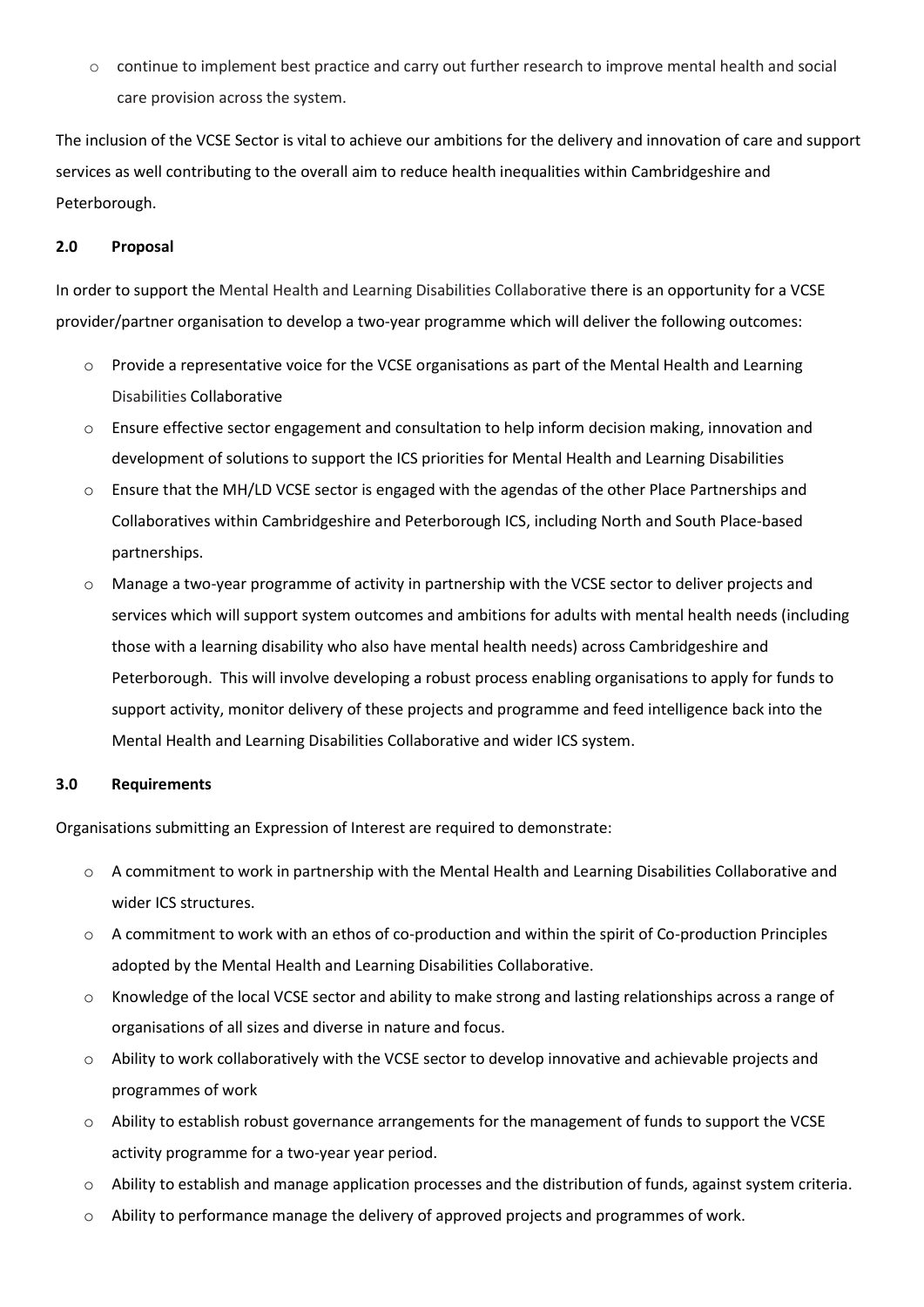o Ability to develop and embed evaluation processes.

#### 4.0 Finance

The total amount of funding available as part of this Expression of Interest is £750,000 for the two-year period. It is anticipated that the following strands of activity will be funded during this period.

- o VCSE capacity which will support rigorous engagement and representation of the VCSE sector for Mental Health and Learning Disabilities within the ICS structures and in particular the Mental Health and Learning Disabilities Collaborative.
- o Management of the funds to deliver, monitor and evaluate a programme of activity across Cambridgeshire and Peterborough.
- $\circ$  A two-year programme of activity developed with and delivered by a wide range of VCSE organisations which will focus on the delivery of services and projects aligned to the priorities of the Mental Health and Learning Disabilities Collaborative. It is anticipated that at least 80% of the available £750,000 funding will be available for this programme of activity.

#### 5.0 Process

The following process will be undertaken for this opportunity:

- $\circ$  Expressions of Interest must be made using the enclosed form and received by 12.00 noon Friday 8<sup>th</sup> July 2022.
- o Expressions of Interest will be reviewed between 11 July 2022 22 July 2022.
- o The successful applicant will be confirmed by 06 August 2022.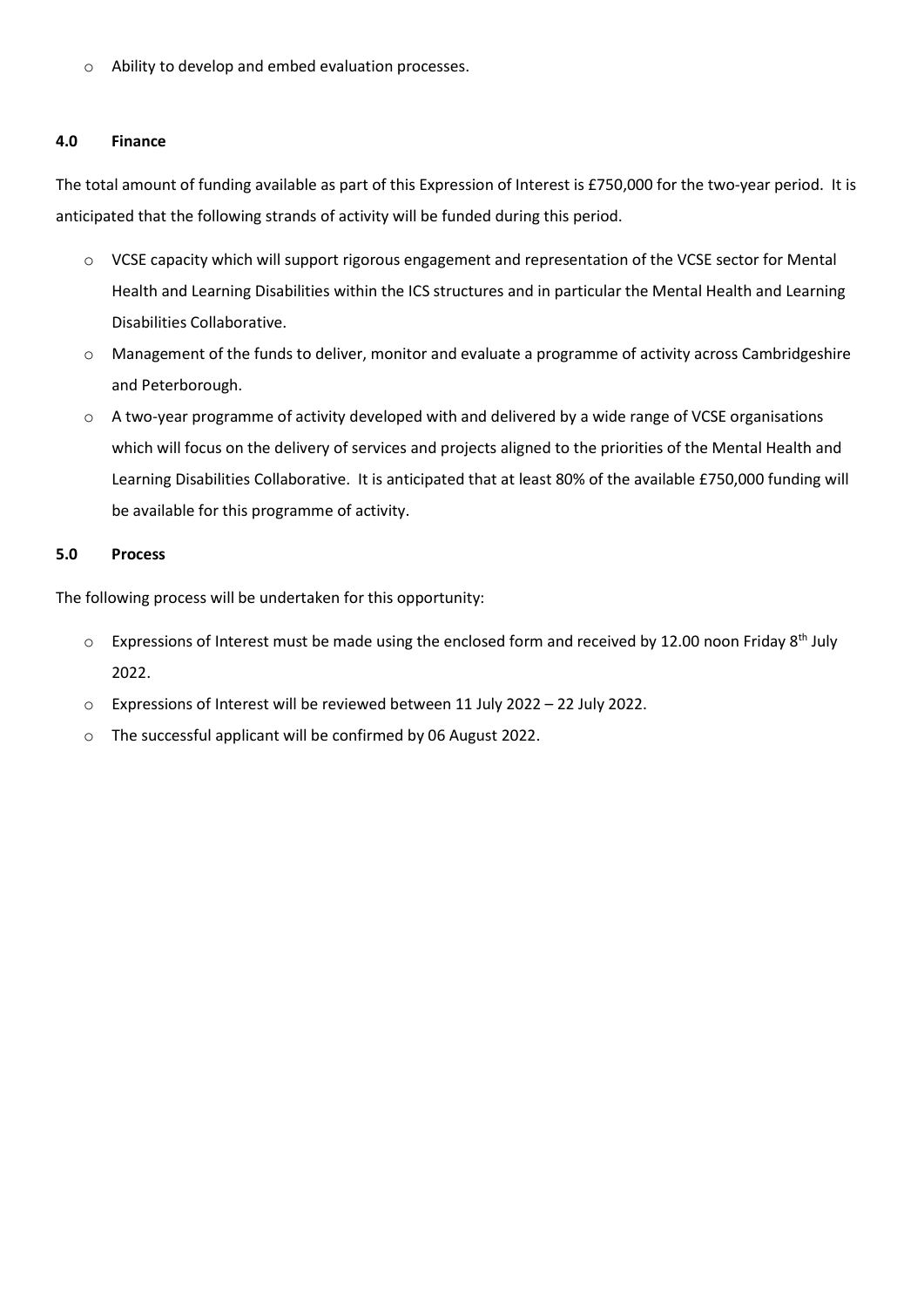## Expression of Interest

# Mental Health and Learning Disabilities

# Voluntary Sector Collaborative

| Name of organisation(s) / relevant body(ies):                                                    |  |
|--------------------------------------------------------------------------------------------------|--|
| Main contact name and address:                                                                   |  |
| (including email address).                                                                       |  |
| Please note that all correspondence relating                                                     |  |
| to the Expression of Interest will be sent to                                                    |  |
| this contact.                                                                                    |  |
|                                                                                                  |  |
|                                                                                                  |  |
| Please provide an overview of the organisation(s), including legal status                        |  |
| (including charity/company number(s) if applicable).                                             |  |
|                                                                                                  |  |
|                                                                                                  |  |
|                                                                                                  |  |
|                                                                                                  |  |
| Describe the vision and values that drives your organisation.                                    |  |
| (300 words maximum)                                                                              |  |
|                                                                                                  |  |
|                                                                                                  |  |
|                                                                                                  |  |
|                                                                                                  |  |
|                                                                                                  |  |
| Are you submitting this Expression of Interest in partnership with another organisation? If yes, |  |
| please give details of all partnerships involved.                                                |  |
|                                                                                                  |  |
|                                                                                                  |  |
|                                                                                                  |  |
|                                                                                                  |  |
|                                                                                                  |  |
| Please describe how you would approach the opportunity as outlined in section 2.0 of the EOI     |  |
| document and identify any key challenges you foresee in delivering the activity.                 |  |